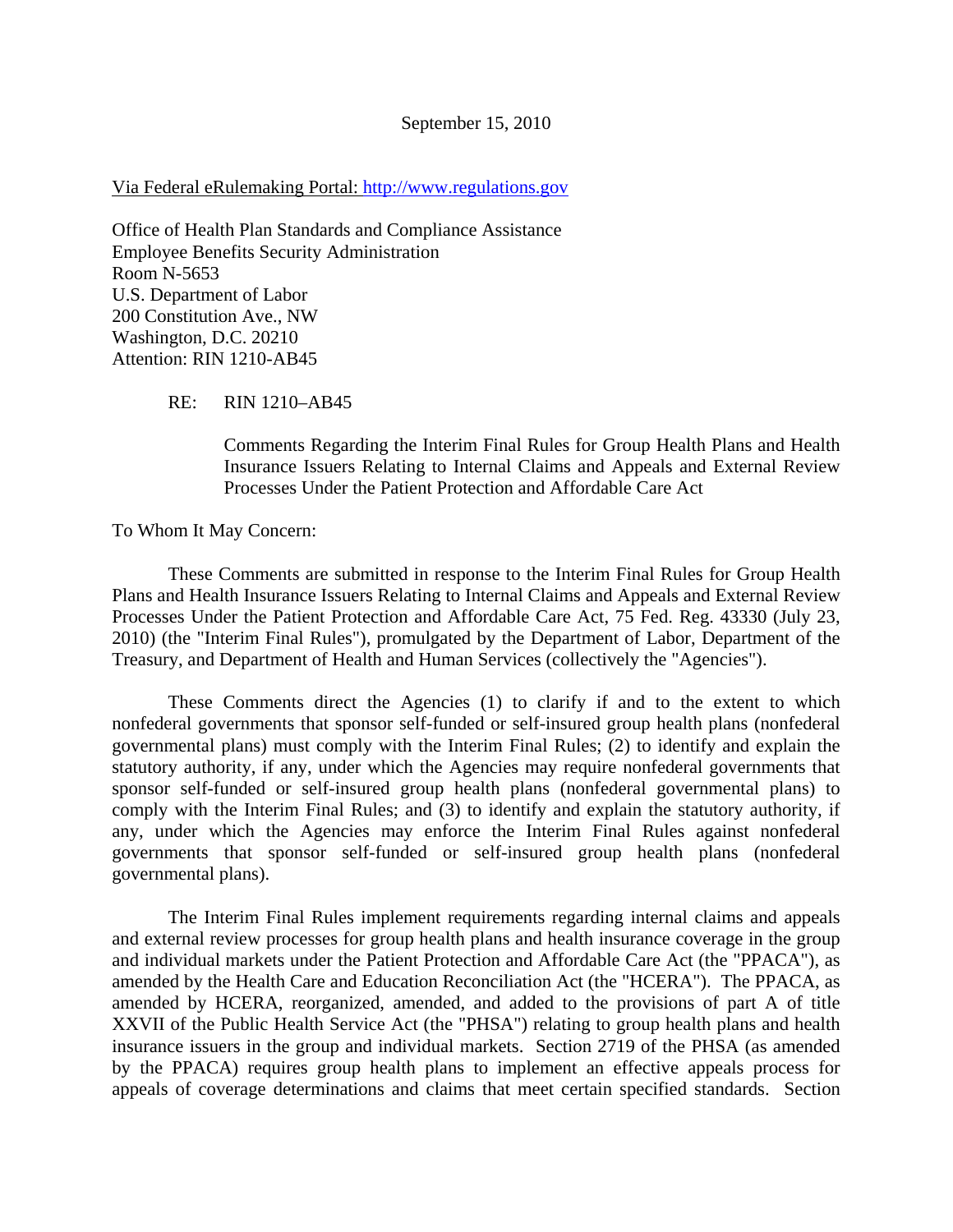Office of Health Plan Standards and Compliance Assistance Employee Benefits Security Administration September 15, 2010 Page 2

2719 further requires group health plans to implement an effective external review process that meets minimum standards if, *inter alia*, the plan is a self-insured plan that is not subject to state insurance regulation. The Interim Final Rules add § 54.9815-2719T to part 54 of 26 C.F.R., § 2590.715-2719 to part 2590, subpart C, of 29 C.F.R., and §147.136 to part 147 of 45 C.F.R. The Preamble to the Interim Final Rules suggests self-funded or self-insured group health plans sponsored or maintained by nonfederal governments are subject to PHSA § 2719 and the Interim Final Rules. However, the Agencies cite to no statutory or regulatory authority to support the position that nonfederal governmental plans are subject to PHSA § 2719 or the Interim Final Rules. A close examination of the codification of PHSA § 2719 demonstrates self-funded or self-insured group health plans sponsored or maintained by nonfederal governments are not subject to PHSA § 2719 or the Interim Final Rules.

 Because of how PHSA § 2719 is codified, nonfederal governmental plans should be exempt from the mandates of PHSA § 2719 and the Interim Final Rules. Section 2719 of the PHSA is codified at 42 U.S.C. § 300gg-19. Section 300gg-19 is located in Title 42, Chapter 6A, Subchapter XXV, Part A, Subpart 3 of the United States Code. Under 42 U.S.C. § 300gg-21(a)(1), the requirements of subparts 1 and 2 apply with respect to group health plans (including nonfederal governmental plans). However, § 300gg-21(a)(1) does not make the requirements of subpart 3 apply with respect to group health plans (including nonfederal governmental plans). PHSA § 2719 (42 U.S.C. § 300gg-19) is codified in subpart 3 and § 300gg-21(a)(1) does not make the requirements of subpart  $3$  – including those of  $\S$  300gg-19 – applicable to nonfederal governmental plans. Therefore, no statutory authority exists to require nonfederal governmental self-funded or self-insured group health plans to comply with PHSA § 2719 or the Interim Final Rules.

 The Employee Retirement Income Security Act of 1974, as amended ("ERISA"), further exempts nonfederal governmental self-funded or self-insured group health plans from complying with PHSA  $\S$  2719 and the Interim Final Rules. The PPACA added  $\S$  715(a)(1) to ERISA. ERISA  $\S$  715(a)(1) incorporates by reference the requirements of PHSA  $\S$  2719. ERISA § 715(a)(1) is codified at 29 U.S.C. § 1185d, which is located in Title 29, Chapter 18, Subchapter I, Subtitle B, Part 7, Subpart B of the United States Code. ERISA § 4(b)(1), codified at 29 U.S.C. § 1003(b)(1), provides that the provisions of Title I of ERISA shall not apply to any employee benefit plan if such plan is a governmental plan. ERISA defines a governmental plan as a "plan established or maintained for its employees by … the government of any State or political subdivision thereof, or by any agency or instrumentality of any of the foregoing." ERISA § 3(32) (codified at 29 U.S.C. § 1002(32)). ERISA § 4(b)(1) (29 U.S.C. § 1003(b)(1)) is located in Title 29, Chapter 18, Subchapter I, Subtitle A, of the United States Code. Because ERISA § 715(a)(1) (29 U.S.C. § 1185d) is located in Title I of ERISA and governmental plans are exempt from the provisions of Title I of ERISA pursuant to ERISA  $\S$  4(b)(1) (29 U.S.C. § 1003(b)(1)), no statutory authority exists to mandate nonfederal governmental self-funded or self-insured group health plans to comply with PHSA § 2719. Furthermore, because nongovernmental plans are exempt from Title I of ERISA, such plans should also be exempt from the Interim Final Rules.